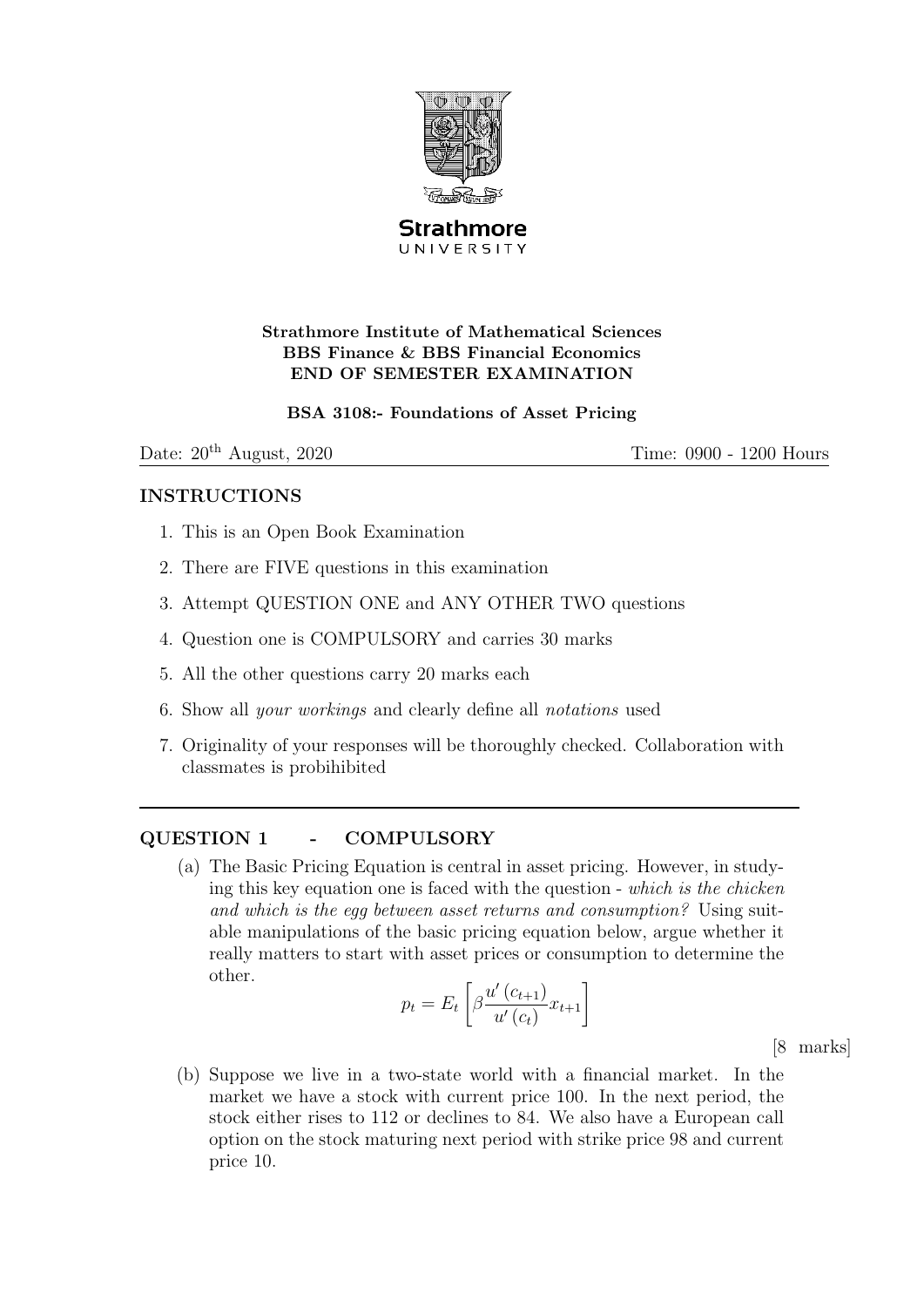- i. Is the market complete? Explain. [2 marks]
- ii. Show that under no arbitrage, this option price implies a risk free rate of 5% [4 marks]
- iii. Calculate the risk-neutral probabilities implied in this set up [4 marks]
- (c) An investor with log utility  $u(\omega_{t+1}) = ln(\omega_{t+1})$  can invest in a stock which currently has price 100. It will either go up to 130 or down to 90, with probability  $1/2$  of each event. (Imagine the two states as up state  $\mu$  and down state d. He can also invest in a bond, which pays zero interest.
	- i. Work out a discount factor  $m_{t+1}$  that prices the stock and bond. [4 marks]
	- ii. Work out the return of the investor's optimal portfolio in the two states. [3 marks]
	- iii. Formulate the portfolio that gets the return in  $ii$  above [5 marks]

#### Total for Question 1: 30 marks

## QUESTION 2 - OPTIONAL

Consider a risk-averse expected utility maximizer with a twice-differentiable utility-of-consequences function  $u(\omega)$ , where  $\omega$  denotes his random final wealth.

- (a) Define the investor's coefficient of absolute risk aversion [2 marks]
- (b) Suppose such an invesor is risk-averse and has a given non-random initial wealth  $\omega_0$ . He can invest in a riskless asset with a sure total return  $R_f$ per unit invested, or in a risky asset with a random total return R per unit invested. The random variable R has a given density function  $f(R)$ . The investor chooses the amount  $\theta$  to be invested in the risky asset.
	- i. Formulate the investor's optimization problem. Assume that the optimum is interior, i.e.  $(0 < \theta < \omega_0)$ . [6 marks]
	- ii. Find the first order condition and verify that the second order condition is satisfied.  $\qquad \qquad$  [6 marks]
	- iii. If the investor has constant absolute risk aversion show that their optimal  $\theta$  is independent of the initial wealth  $\omega_0$ . [6 marks]

#### Total for Question 2: 20 marks

## QUESTION 3 - OPTIONAL

- (a) The equivalence of beta (or factor) models to the stochastic discount factor (SDF) models is hinged on the premise that "*the existence of a* stochastic discount factor, m linear in the market return *i.e.*  $m = a + bf$ . implies that the discount factor must be a linear function of the factors." Even though, linear factor models dominate most empirical work because they are easier to estimate. Viewed from this point, the Capital Asset Pricing Model (CAPM) and the Arbitrage Pricing Theory (APT) can be seen as special cases of the discount factor models.
	- i. Show that the existence of a stochastic discount factor, m linear in the market return  $m = a + bf$  implies the Capital Asset Pricing Model (CAPM) of the form  $E(R_i) = \alpha + \beta_i \lambda$  where  $\lambda$  is the excess market premium,  $\alpha$  is the risk free rate and a and b are constants. Highlight all assumptions made. [4 marks]